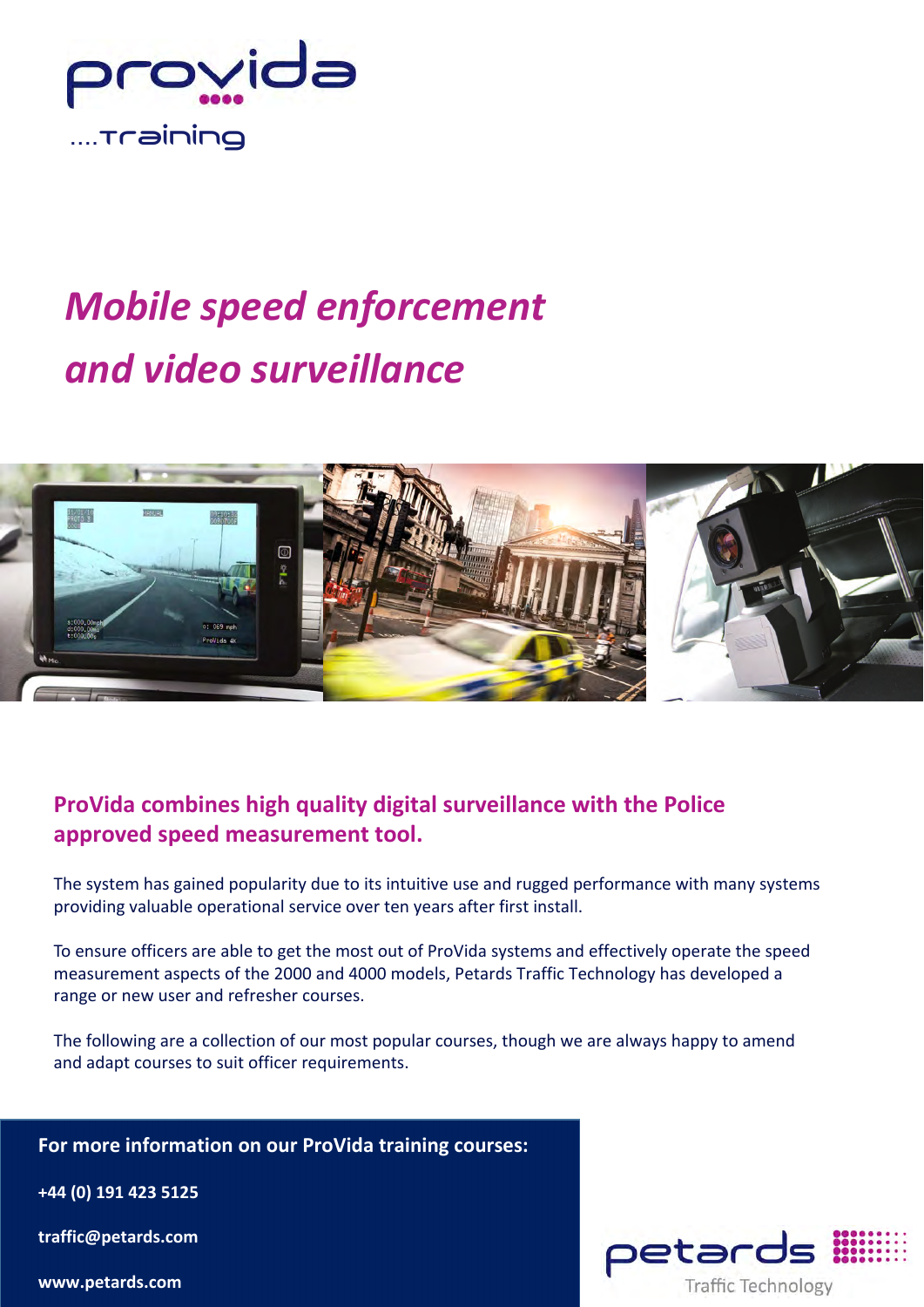



# users o<u>w</u>ida 2000/4000 new practitioner

### **Duration:**

Up to 5 days.

# **Location:**

Normally carried out at individual Police forces premises to allow hands on use of the force's ProVida 2000/4000 vehicles.

### **Maximum number of attendees:**

7.

### **Scope:**

Attendees will be able to operate and be tested on the ProVida 2000/4000 system to approved guidelines.

# **Topics covered include:**

- ProVida 2000/4000 setup and use
- Calibration
- Speed measurement
- Set up of car
- Distances
- Best practice
- Recording with HDR
- Replay in car
- PCLink Suite how to use, saving records etc
- Practice of different speed measurement techniques
- Test of competence for different speed measurement techniques to approved guidelines.

#### **Equipment required:**

Two ProVida 2000/4000 equipped cars will be needed.

### **Price:**

£POA**.**

# **Qualification for attendance:**

None required.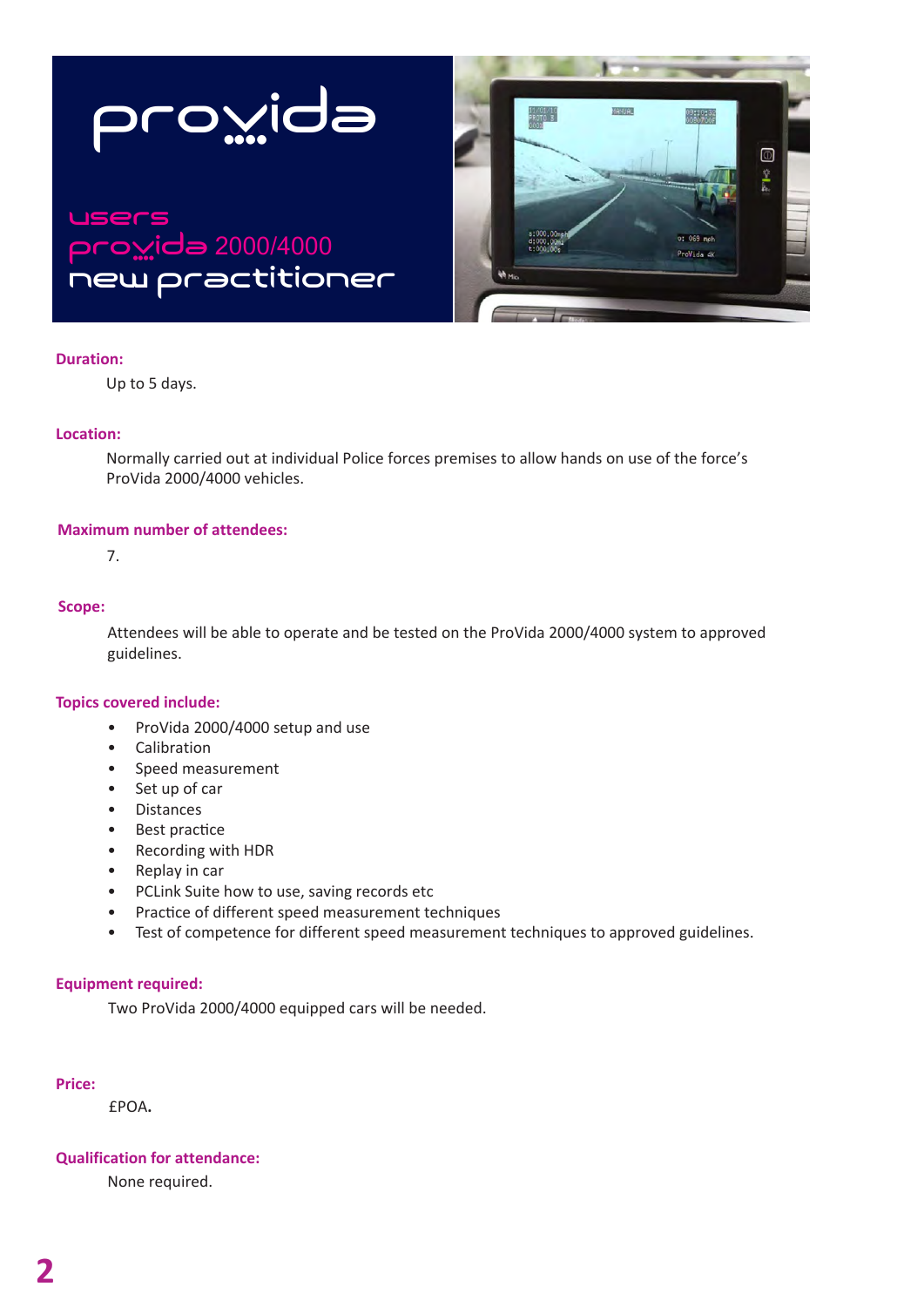

### **Duration:**

2 days.

# **Location:**

Normally carried out at individual Police forces premises to allow hands on use of the force's ProVida 2000/4000 cars.

### **Maximum number of attendees:**

10.

### **Scope:**

Attendees will be able to operate and be tested on the ProVida 2000/4000 system to approved guidelines.

# **Topics covered include:**

- Recap on ProVida 2000/4000 setup
- Recap on speed measurement
- Calibration
- Set up of car
- Distances
- Best practice
- Recording with HDR
- Replay in car
- PCLink Suite how to use, saving records etc
- Speed measurement test to approved guidelines.

#### **Equipment required:**

Two ProVida 2000/4000 equipped cars will be needed.

#### **Price:**

£POA.

# **Qualification for attendance:**

Have completed a ProVida training course.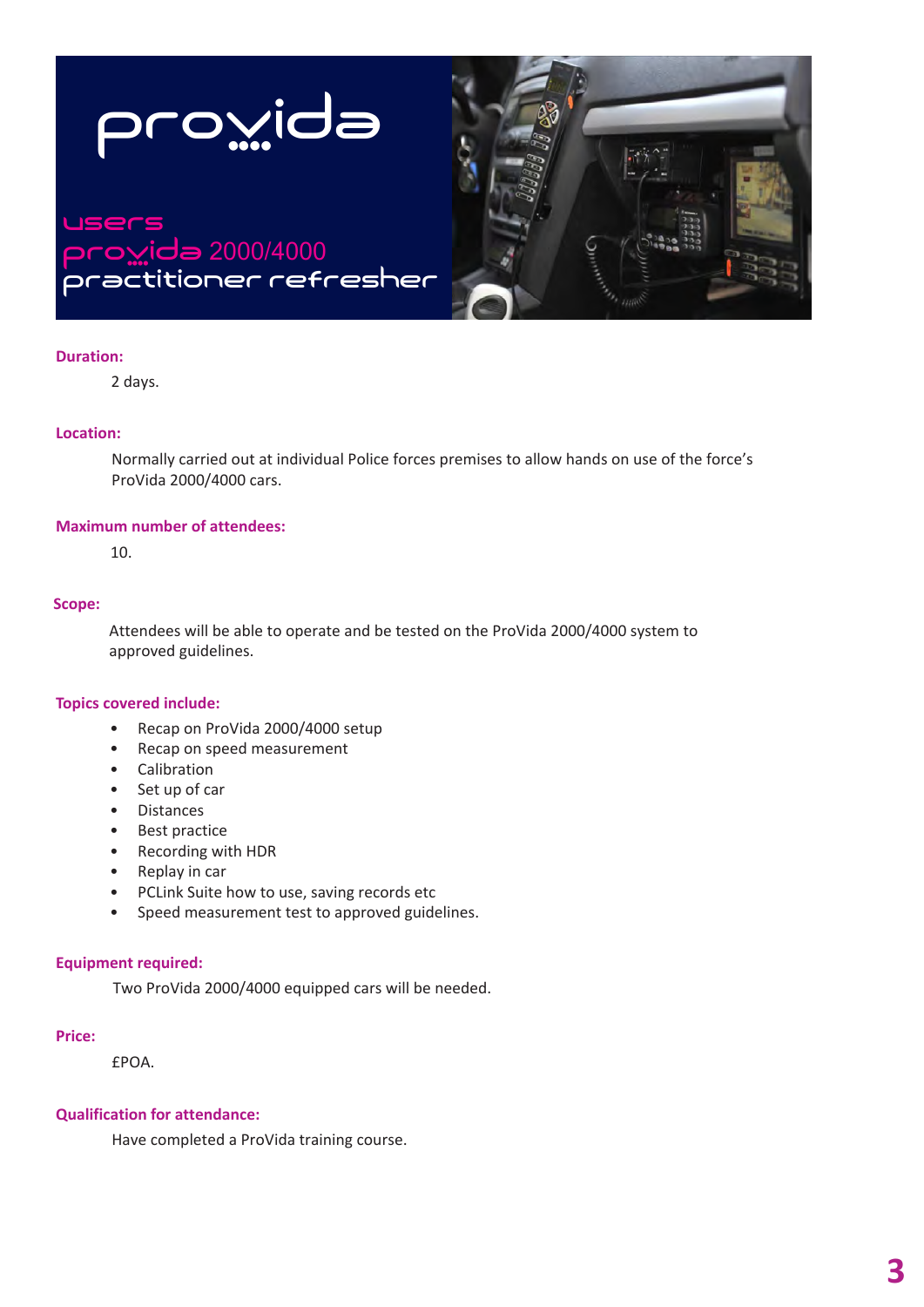



# users provida 2000 / 4000 train the trainer

### **Duration**:

2 days.

# **Location**:

Normally carried out at individual Police forces premises to allow hands on use of the force's ProVida 2000/4000 vehicles.

# **Maximum number of attendees:**

10.

### **Scope:**

Attendees will be able to train other personnel in the effective use of the ProVida 2000/4000 system.

# **Topics covered include:**

- Recap on ProVida 2000/4000 setup
- Recap on speed measurement
- Calibration
- Set up of car
- Distances
- Best practice
- Recording with HDR
- Replay in car
- PCLink Suite how to use, saving records etc
- Trouble shooting
- Back office utilities for speed logs, configuration and evidence (ProVida 4000 only).

# **Equipment required:**

Two ProVida 2000/4000 equipped cars will be needed.

#### **Price:**

£POA.

# **Qualification for attendance:**

Current experienced user of ProVida 2000 or 4000.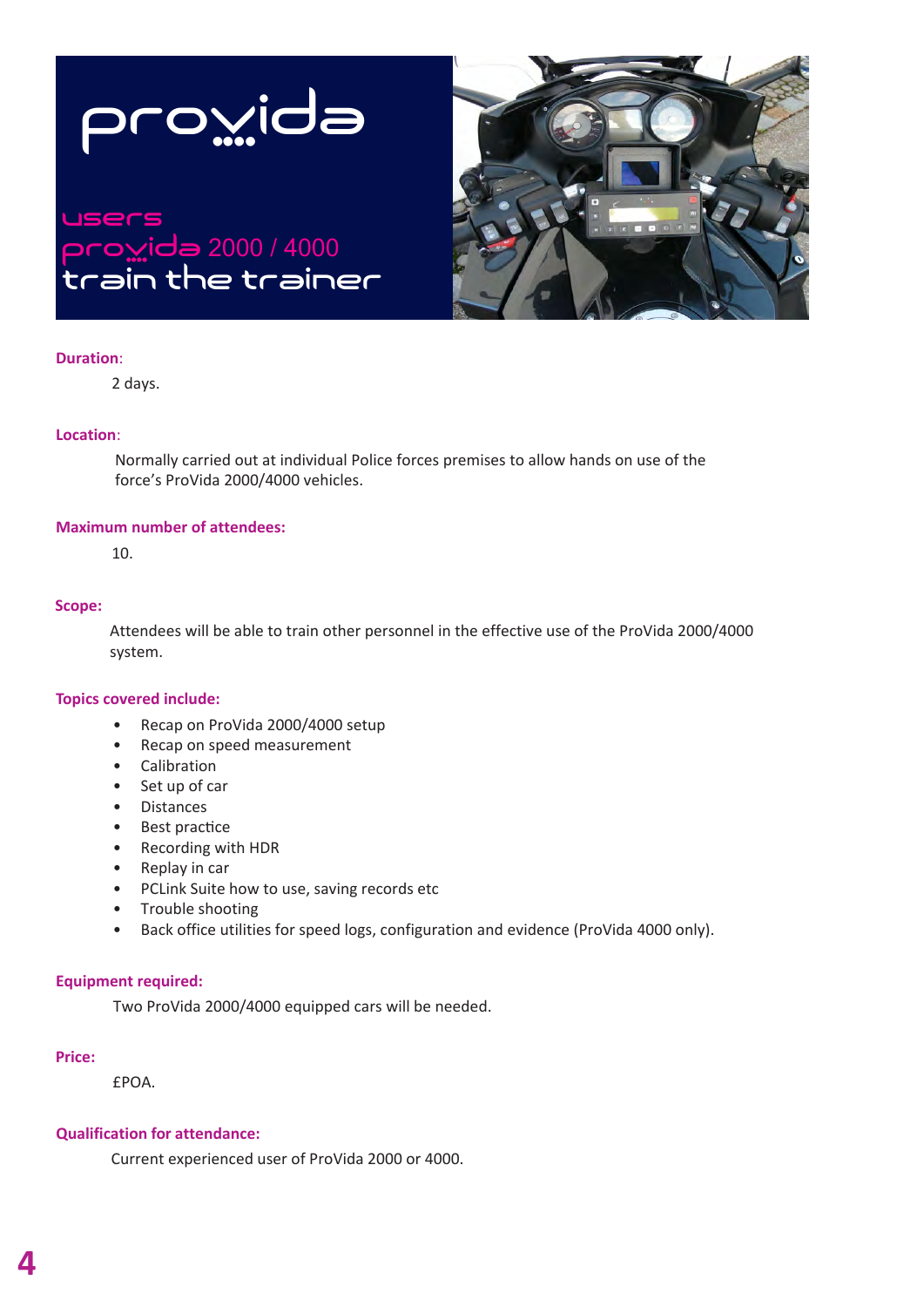

# Maintainer proVida 2000 / 4000 pro<u>v</u>ida maintainer



### **Duration:**

2 days.

### **Location**

Normally carried out at individual Police forces premises to allow hands on use of the force's ProVida 2000/4000 vehicles.

### **Maximum number of attendees:**

10.

#### **Scope:**

Attendees will be able to be to be the first line support for the ProVida systems installed in the force.

# **Topics covered include:**

- ProVida 2000/4000 system overview
- Hardware description and configuration
- How ProVida is used
- Installation
- Common faults/Error messages
- Engineering settings
- System integration
- PCLink if required
- ProVida 4000 utilities configuration, speed logs, evidence.

# **Equipment required:**

ProVida 2000/4000 system (uninstalled) and a system installed in a car.

#### **Price:**

£POA.

# **Qualification for attendance:**

None required.